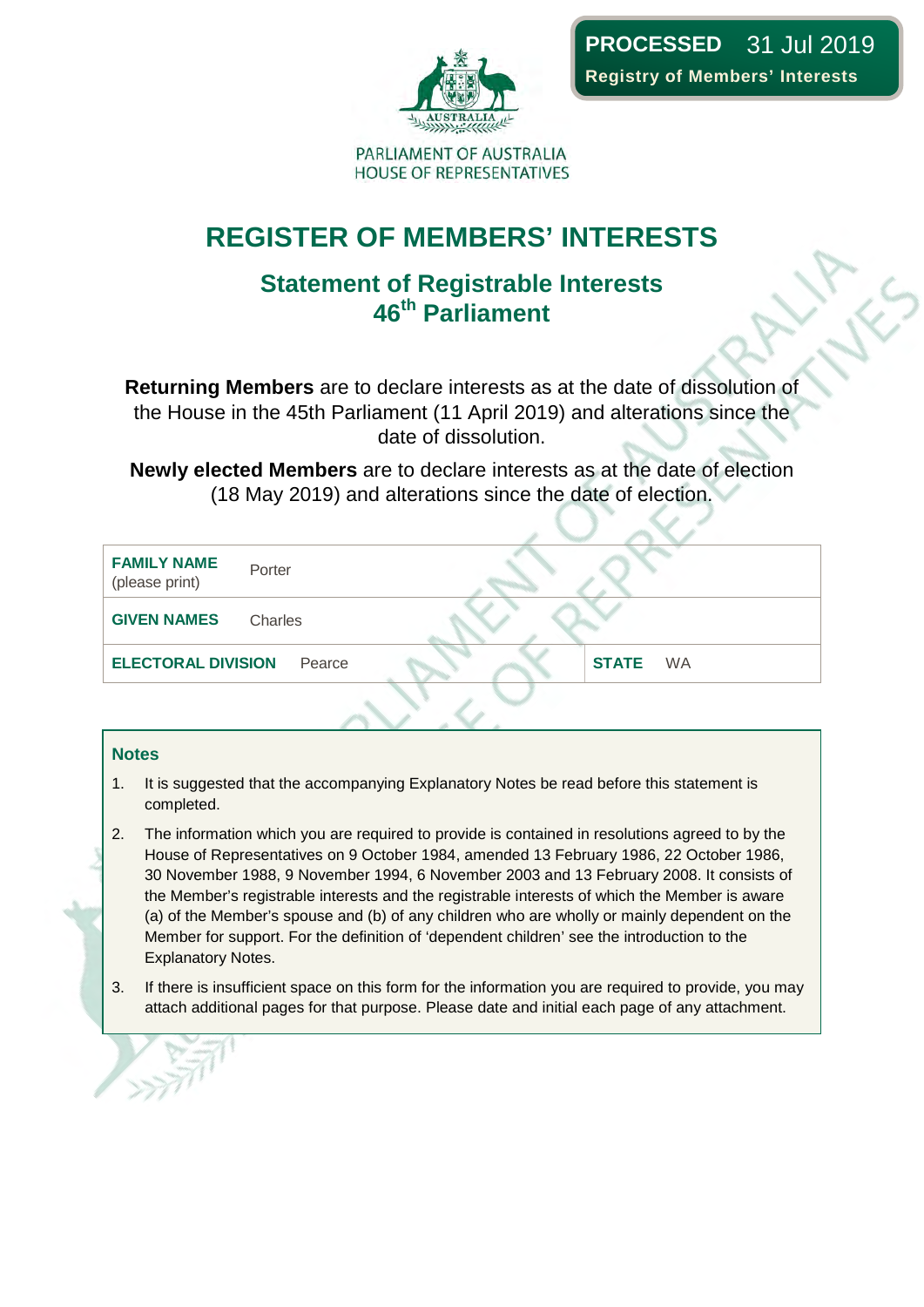**1. List shareholdings in public and private companies (including holding companies) and indicate the name of the company or companies**

|                              | Name of company (including holding and subsidiary companies if applicable) |  |
|------------------------------|----------------------------------------------------------------------------|--|
| <b>Self</b>                  | Not Applicable                                                             |  |
| Spouse/<br>partner           | Not Applicable                                                             |  |
| <b>Dependent</b><br>children | Not Applicable                                                             |  |

- **2. List family and business trusts and nominee companies:** 
	- **i. in which a beneficial interest is held, indicating the name of the trust, the nature of its operation and beneficial interest**

|                              | Name of trust/nominee<br>company | <b>Nature of its operation</b> | <b>Beneficial interest</b> |
|------------------------------|----------------------------------|--------------------------------|----------------------------|
| <b>Self</b>                  | Not Applicable                   |                                |                            |
| Spouse/<br>partner           | Not Applicable                   |                                |                            |
| <b>Dependent</b><br>children | Not Applicable                   |                                |                            |

**ii. in which the Member, the Member's spouse, or a child who is wholly or mainly dependent on the Member for support, is a trustee** (but not including a trustee of an estate where no beneficial interest is held by the Member, the Member's spouse or dependent children), **indicating the name of the trust, the nature of its operation and the beneficiary of the trust.** 

|                              | Name of trust/nominee<br>company | <b>Nature of its operation</b>                          | <b>Beneficial interest</b> |
|------------------------------|----------------------------------|---------------------------------------------------------|----------------------------|
| <b>Self</b>                  | Not Applicable                   |                                                         |                            |
| Spouse/<br>partner           | <b>WGN SUPERFUND</b>             | <b>TRUSTEE TO MOTHERS</b><br><b>SUPERANNUATION FUND</b> | <b>NONE</b>                |
| <b>Dependent</b><br>children | Not Applicable                   |                                                         |                            |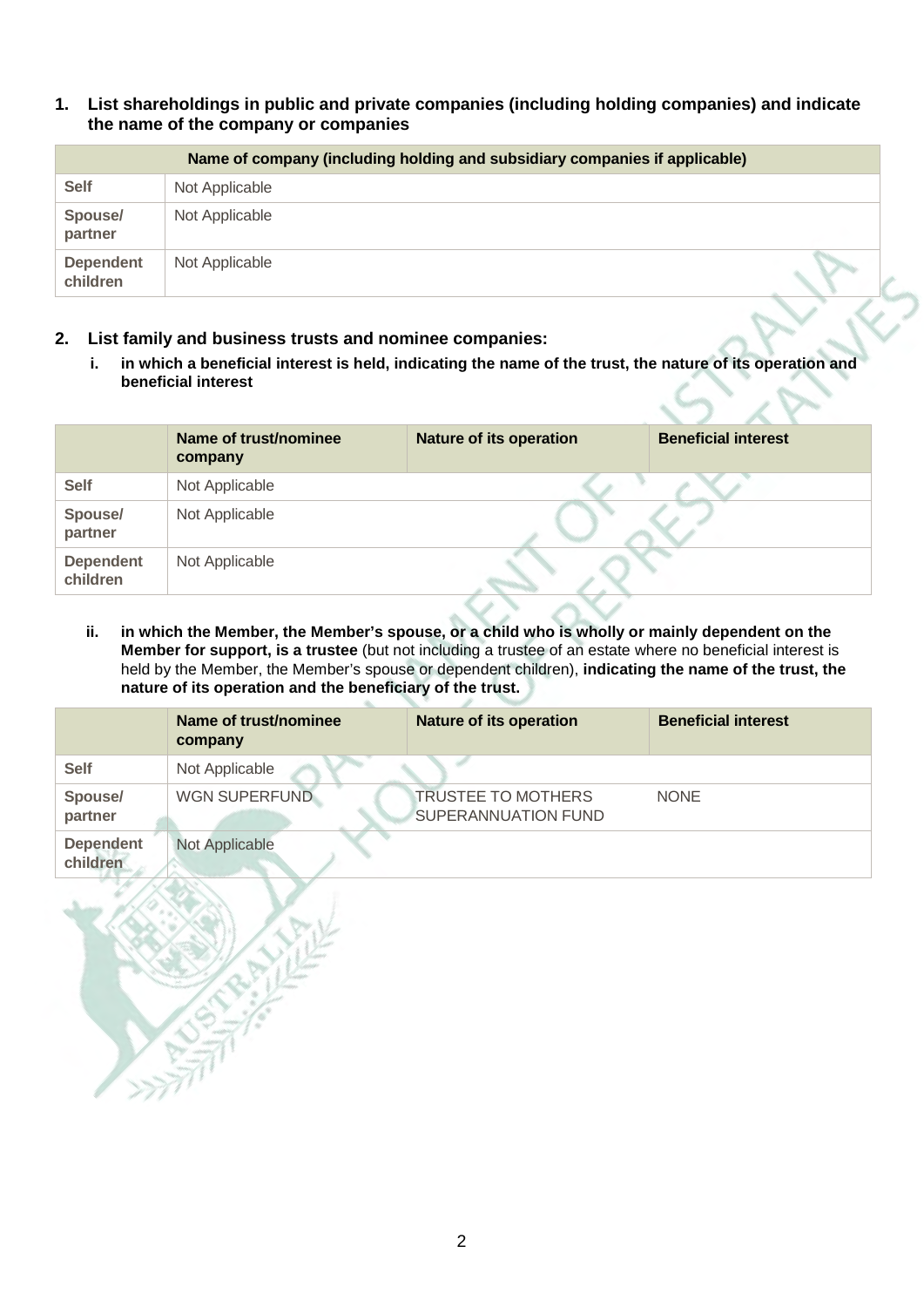#### **3. Real estate, including the location (suburb or area only) and the purpose for which it is owned**

|                              | Location            | <b>Purpose for which owned</b>             |
|------------------------------|---------------------|--------------------------------------------|
| <b>Self</b>                  | YANCHEP WA          | <b>PRIMARY RESIDENCE</b>                   |
|                              | KINGSTON ACT        | <b>CANBERRA RESIDENCE</b>                  |
|                              | <b>WEMBLEY WA</b>   | RENTAL PROPERTY (RENTED AT MARKET<br>RATE) |
| Spouse/                      | YANCHEP WA          | <b>PRIMARY RESIDENCE</b>                   |
| partner                      | <b>KINGSTON ACT</b> | <b>CANBERRA RESIDENCE</b>                  |
|                              | <b>WEMBLEY WA</b>   | RENTAL PROPERTY (RENTED AT MARKET<br>RATE) |
| <b>Dependent</b><br>children | Not Applicable      |                                            |

#### **4. Registered directorships of companies**

|                              | Name of company | <b>Activities of company</b> |
|------------------------------|-----------------|------------------------------|
| <b>Self</b>                  | Not Applicable  |                              |
| Spouse/<br>partner           | Not Applicable  |                              |
| <b>Dependent</b><br>children | Not Applicable  |                              |

#### **5. Partnerships, indicating the nature of the interests and the activities of the partnership**

|                              | <b>Name</b>    | <b>Nature of interests</b> | <b>Activities of partnership</b> |
|------------------------------|----------------|----------------------------|----------------------------------|
| <b>Self</b>                  | Not Applicable |                            |                                  |
| Spouse/<br>partner           | Not Applicable |                            |                                  |
| <b>Dependent</b><br>children | Not Applicable |                            |                                  |

#### **6. Liabilities, indicating the nature of the liability and the creditor concerned**

|                              | <b>Nature of liability</b>                       | <b>Creditor</b>             |
|------------------------------|--------------------------------------------------|-----------------------------|
| <b>Self</b>                  | MORTGAGE RESIDENTIAL PROPERTY<br>YANCHEP         | <b>COMMONWEALTH BANK</b>    |
|                              | MORTGAGE RESIDENTIAL PROPERTY<br><b>CANBERRA</b> | <b>GOLDFIELDS MONEY LTD</b> |
|                              | MORTGAGE INVESTMENT PROPERTY                     | <b>BANKWEST</b>             |
| Spouse/<br>partner           | MORTGAGE RESIDENTIAL PROPERTY<br><b>YANCHEP</b>  | <b>COMMONWEALTH BANK</b>    |
|                              | MORTGAGE RESIDENTIAL PROPERTY<br><b>CANBERRA</b> | <b>GOLDFIELDS MONEY LTD</b> |
|                              | MORTGAGE INVESTMENT PROPERTY                     | <b>BANKWEST</b>             |
| <b>Dependent</b><br>children | Not Applicable                                   |                             |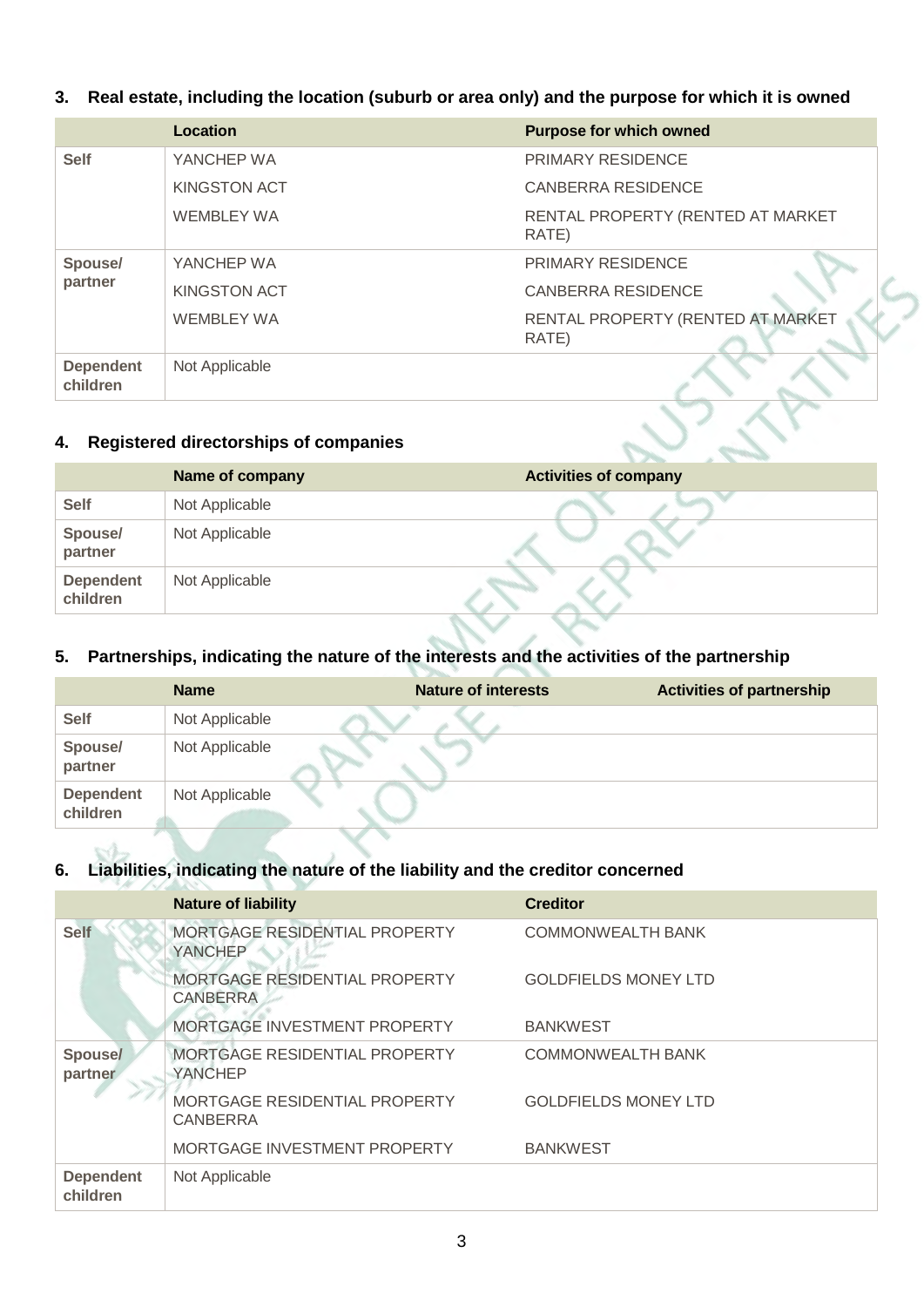|                              | <b>Type of investment</b> | Body in which investment is held |  |
|------------------------------|---------------------------|----------------------------------|--|
| <b>Self</b>                  | Not Applicable            |                                  |  |
| Spouse/<br>partner           | Not Applicable            |                                  |  |
| <b>Dependent</b><br>children | Not Applicable            |                                  |  |

#### **7. The nature of any bonds, debentures and like investments**

#### **8. Saving or investment accounts, indicating their nature and the name of the bank or other institutions concerned**

|                              | Nature of account            | Name of bank/institution |
|------------------------------|------------------------------|--------------------------|
| <b>Self</b>                  | <b>JOINT SAVINGS ACCOUNT</b> | <b>COMMONWEALTH BANK</b> |
| Spouse/<br>partner           | JOINT SAVINGS ACCOUNT        | <b>COMMONWEALTH BANK</b> |
| <b>Dependent</b><br>children | YOUTHSAVER ACCOUNT           | <b>COMMONWEALTH BANK</b> |

#### **9. The nature of any other assets (excluding household and personal effects) each valued at over \$7,500**

|                              | Nature of any other assets                  |
|------------------------------|---------------------------------------------|
| <b>Self</b>                  | SUPERANNUATION WITH LIFE INSURANCE, GESB    |
|                              | SUPERANNUATION WITH LIFE INSURANCE ASGUARD  |
| Spouse/<br>partner           | SUPERANNUATION WITH LIFE INSURANCE UNISUPER |
| <b>Dependent</b><br>children | Not Applicable                              |

#### **10. The nature of any other substantial sources of income** (Member's own salary needn't be included)

|                              | Nature of income                                  |
|------------------------------|---------------------------------------------------|
| <b>Self</b>                  | Not Applicable                                    |
| <b>Spouse/</b><br>partner    | PART TIME LECTURER IN LAW AT CURTIN UNIVERSITY WA |
| <b>Dependent</b><br>children | <b>Not Applicable</b>                             |

XE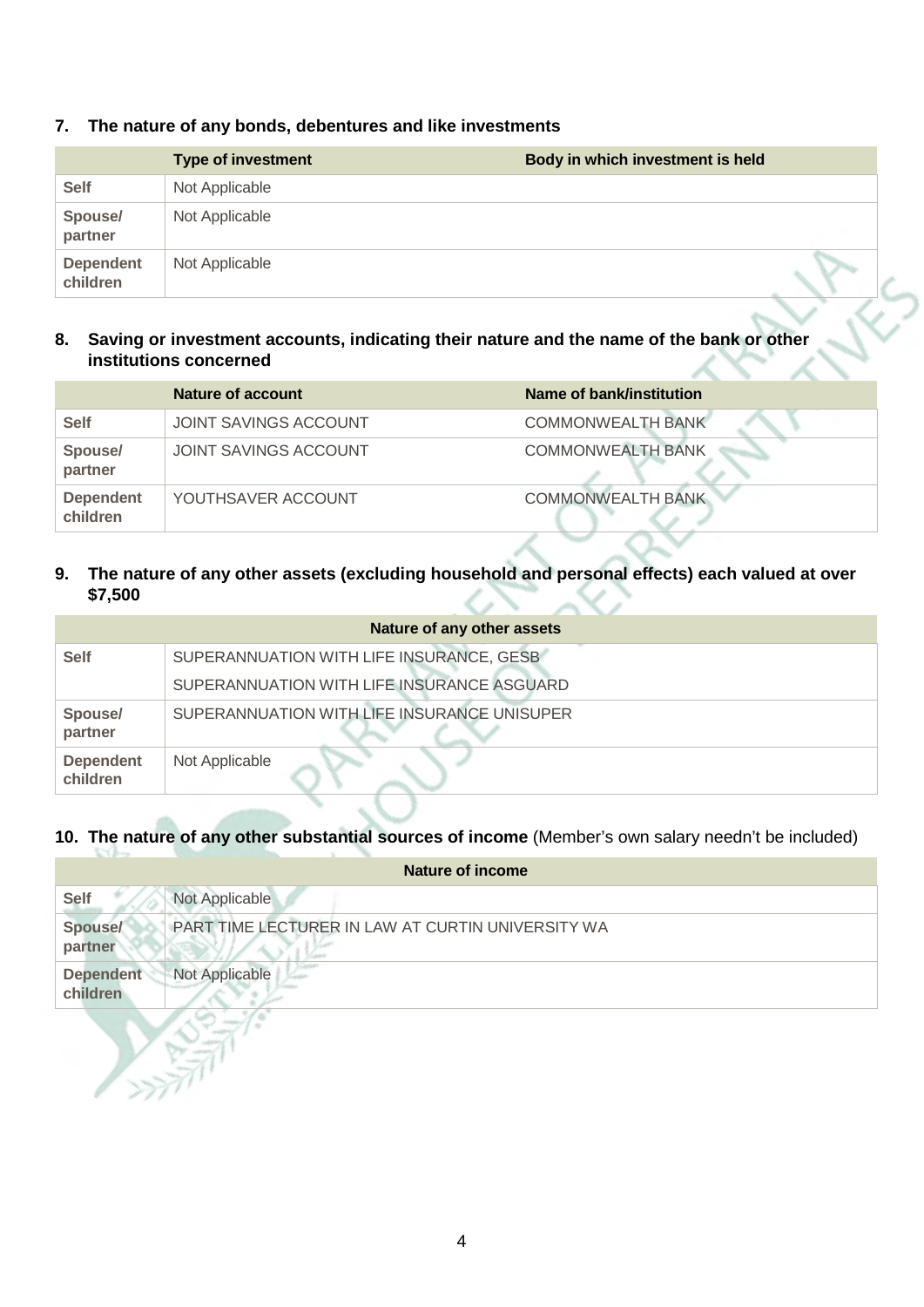**11. Gifts valued at more than \$750 received from official sources, or at more than \$300 where received from other than official sources.** Gifts received by a Member, the Member's spouse or dependent children from family members or personal friends in a purely personal capacity need not be registered **unless** the member judges that **an appearance of conflict of interest may be seen to exist**

| Details of gifts             |                                                                                                           |  |
|------------------------------|-----------------------------------------------------------------------------------------------------------|--|
| <b>Self</b>                  | Annual renewal of Foxtel membership from ASTRA valued at approx \$1644 per annum for electorate<br>office |  |
| Spouse/<br>partner           | Not Applicable                                                                                            |  |
| <b>Dependent</b><br>children | Not Applicable                                                                                            |  |

#### **12. Any sponsored travel or hospitality received where the value of the sponsored travel or hospitality exceeds \$300**

| <b>Details of travel/hospitality</b> |                                         |  |
|--------------------------------------|-----------------------------------------|--|
| <b>Self</b>                          | <b>QANTAS CHAIRMANS CLUB MEMBERSHIP</b> |  |
|                                      | VIRGIN AUSTRALIA CLUB MEMBERSHIP        |  |
| Spouse/                              | <b>QANTAS CHAIRMANS CLUB MEMBERSHIP</b> |  |
| partner                              | VIRGIN AUSTRALIA CLUB MEMBERSHIP        |  |
| <b>Dependent</b><br>children         | Not Applicable                          |  |
|                                      |                                         |  |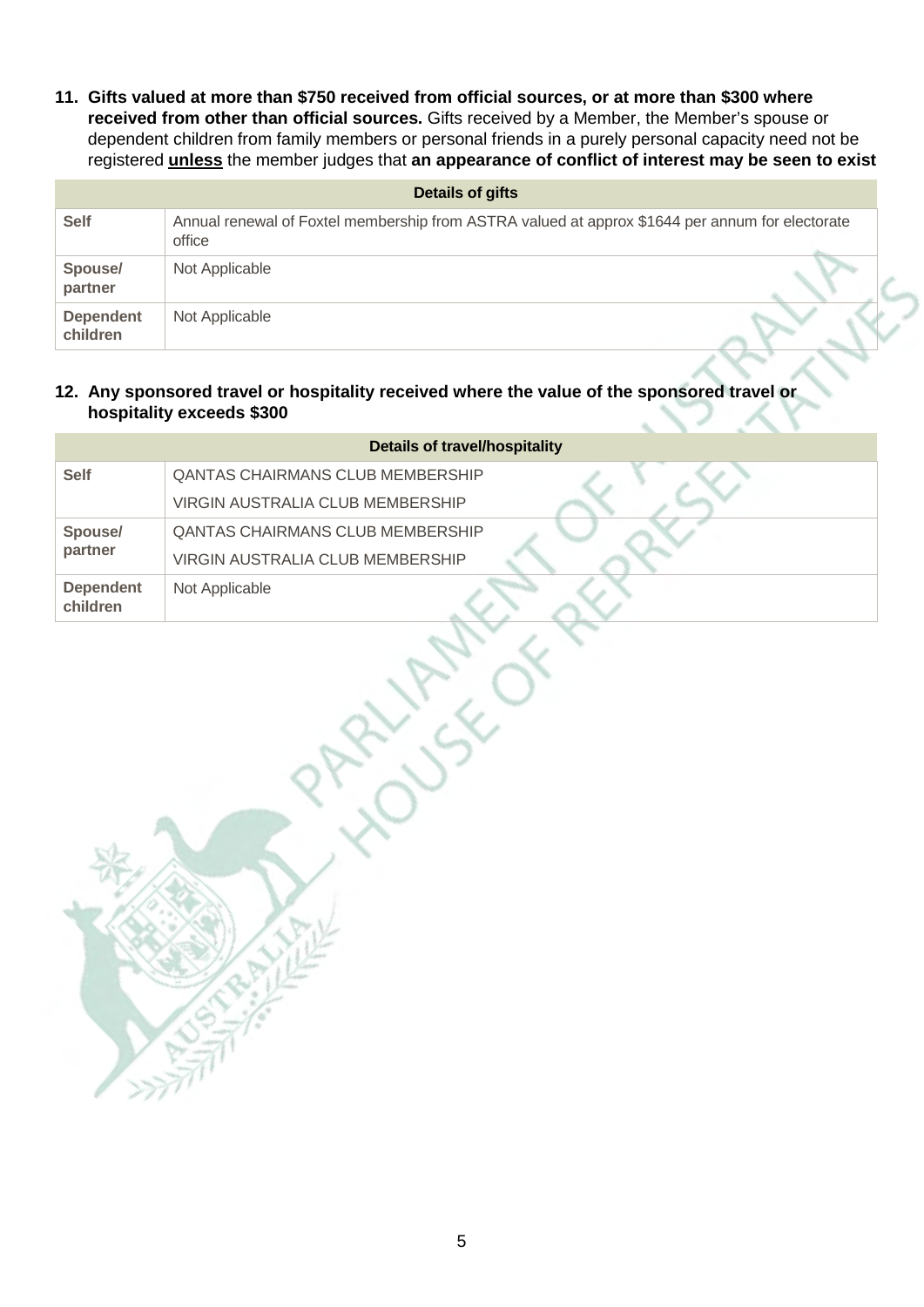**13. Membership of any organisation where a conflict of interest with a Member's public duties could foreseeably arise or be seen to arise**

|                              | <b>Name of organisation</b>                                                                                                                                                                                                                                                                                                                                                                                                                                                                                                                                                                                                                                                                                                                                                                                                                                                         |
|------------------------------|-------------------------------------------------------------------------------------------------------------------------------------------------------------------------------------------------------------------------------------------------------------------------------------------------------------------------------------------------------------------------------------------------------------------------------------------------------------------------------------------------------------------------------------------------------------------------------------------------------------------------------------------------------------------------------------------------------------------------------------------------------------------------------------------------------------------------------------------------------------------------------------|
| <b>Self</b>                  | CPA Australia (Honorary Life Member)<br>Gloucester Park Harness Racing (Honorary Member)<br>Institute of Public Affairs (Member)<br>Liberal Party of Australia - WA Division (Member)<br>Mundaring Bicentennial Scholarship Trust (Friend of Trust)<br>Northam Agricultural Society (Member)<br>Sir Paul Hasluck Foundation (Member)<br>Society of Modest Members (Member)<br>Swan Camber of Commerce (Member)<br>The Law Society of Western Australia (Member)<br>University Club of Western Australia (Member)<br>Western Australia Club (Member)<br>Western Australia Marathon Club (Member)<br>Western Australia Parliamentary Former Members Association (Member)<br>WACA (Member)<br>Riding for the Disabled - Swan Valley (Vice Patron)<br>Hills Rangers Football Club (Federal Parliamentary Patron 2014)<br>Midland Junction Poultry Society (Patron)<br>500 Club (Member) |
| Spouse/<br>partner           | Liberal Party of Australia WA Division<br>University Club of Western Australia                                                                                                                                                                                                                                                                                                                                                                                                                                                                                                                                                                                                                                                                                                                                                                                                      |
| <b>Dependent</b><br>children | Not Applicable                                                                                                                                                                                                                                                                                                                                                                                                                                                                                                                                                                                                                                                                                                                                                                                                                                                                      |

#### **14. Any other interests where a conflict of interest with a member's public duties could foreseeably arise or be seen to arise**

| Nature of interests          |                                                                                                                                                                                                                                                                                                                                                                                             |  |
|------------------------------|---------------------------------------------------------------------------------------------------------------------------------------------------------------------------------------------------------------------------------------------------------------------------------------------------------------------------------------------------------------------------------------------|--|
| <b>Self</b>                  | Not Applicable                                                                                                                                                                                                                                                                                                                                                                              |  |
| <b>Spouse/</b><br>partner    | Further to 2(i), after the death of her father, my wife Jennifer Porter, as the Executor named in her<br>father's last will and testament, became her father's personal legal representative.                                                                                                                                                                                               |  |
|                              | In December 2016, Jennifer Porter received the grant of probate in respect of her father's estate.<br>While Jennifer Porter is a potential beneficiary of a future distribution of assets from the estate of her<br>late father, she has not yet received any distribution of assets from the estate nor has any trust been<br>created by her as Executor in relation to the estate assets. |  |
| <b>Dependent</b><br>children | Not Applicable                                                                                                                                                                                                                                                                                                                                                                              |  |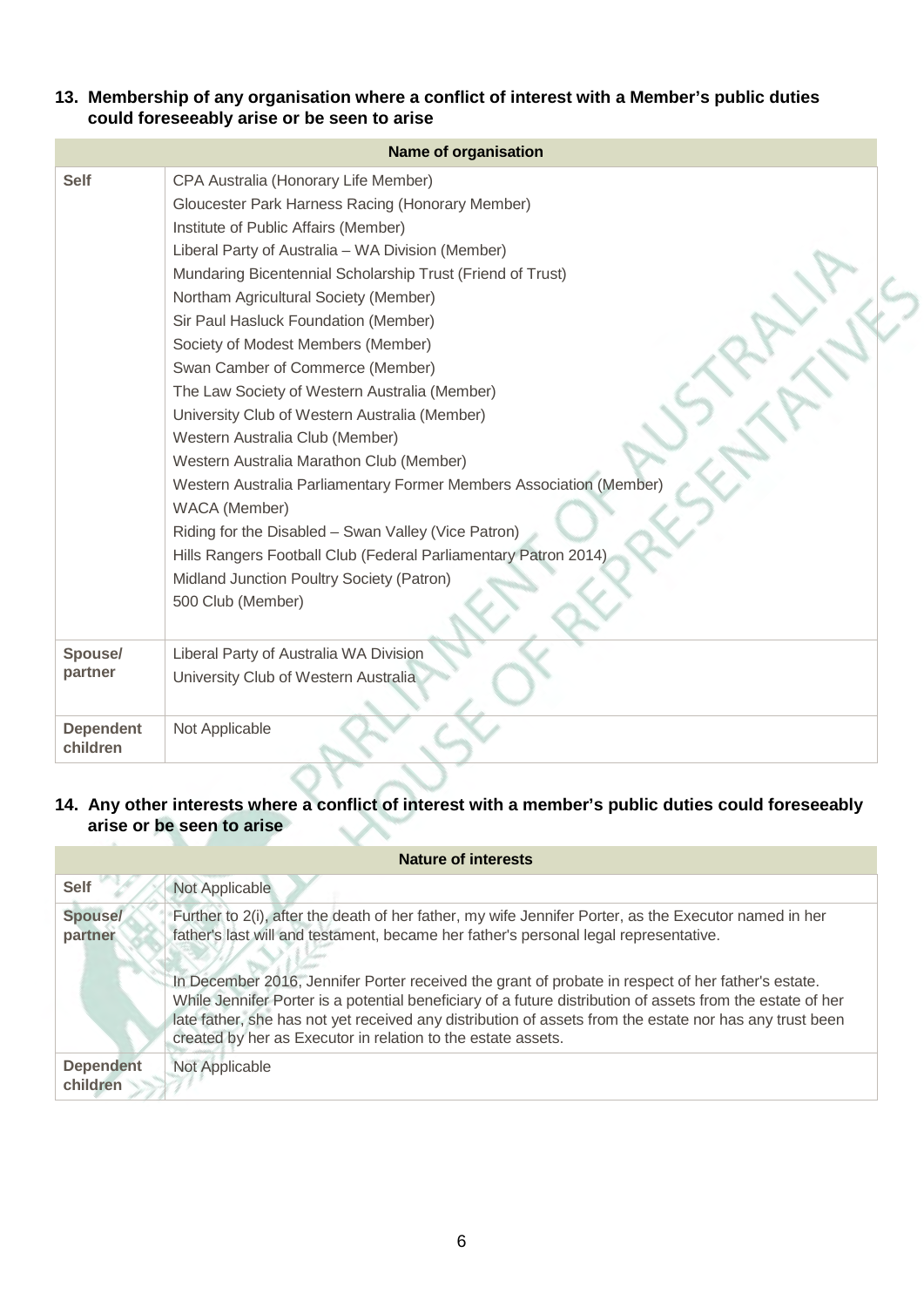### **Notification of alteration(s) of interests since dissolution or date of election**

**Returning Members** are to declare from the date of dissolution of the House in the 45th Parliament (11 April 2019)

**Newly elected Members** are to declare from the date of election (18 May 2019)

|                         | I wish to notify an alteration of interests as follows: |                  |
|-------------------------|---------------------------------------------------------|------------------|
| <b>ADDITION</b><br>Item | <b>Details</b>                                          |                  |
|                         |                                                         |                  |
| <b>DELETION</b><br>Item | <b>Details</b>                                          |                  |
|                         |                                                         |                  |
| Signed:                 |                                                         | Date: 30/07/2019 |
|                         |                                                         |                  |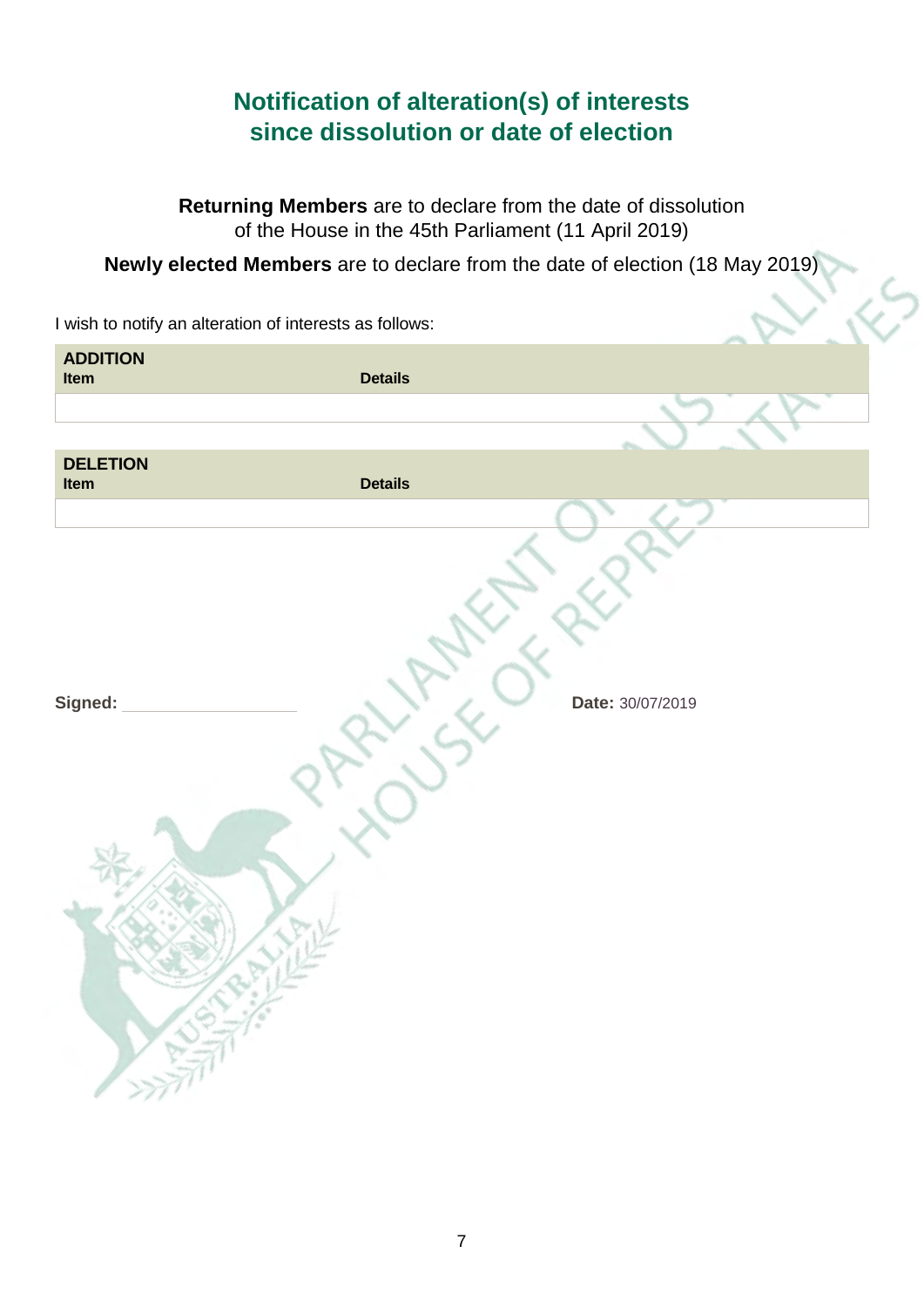

## **REGISTER OF MEMBERS' INTERESTS**

### **NOTIFICATION OF ALTERATION(S) OF INTERESTS**

### **46TH PARLIAMENT**

| <b>FAMILY NAME</b><br>(please print)                              | Porter        |                                                                                    |
|-------------------------------------------------------------------|---------------|------------------------------------------------------------------------------------|
| <b>GIVEN NAMES</b>                                                | Charles       |                                                                                    |
| <b>ELECTORAL DIVISION</b>                                         | <b>PEARCE</b> | <b>STATE</b><br><b>WA</b>                                                          |
| I wish to alter my statement of registrable interests as follows: |               |                                                                                    |
| <b>ADDITION</b><br><b>Item</b>                                    |               | <b>Details</b>                                                                     |
|                                                                   |               |                                                                                    |
| <b>DELETION</b><br><b>Item</b>                                    |               | <b>Details</b>                                                                     |
| 3. Real estate                                                    |               | SELF: KINGSTON ACT, CANBERRA RESIDENCE<br>SPOUSE: KINGSTON ACT, CANBERRA RESIDENCE |
| 6. Liabilities                                                    |               | SELF: MORTGAGE RESIDENTIAL PROPERTY CANBERRA,<br><b>GOLDFIELDS MONEY LTD</b>       |

GOLDFIELDS MONEY LTD

**Signed:** Date: 27/02/2020

SPOUSE: MORTGAGE RESIDENTIAL PROPERTY CANBERRA,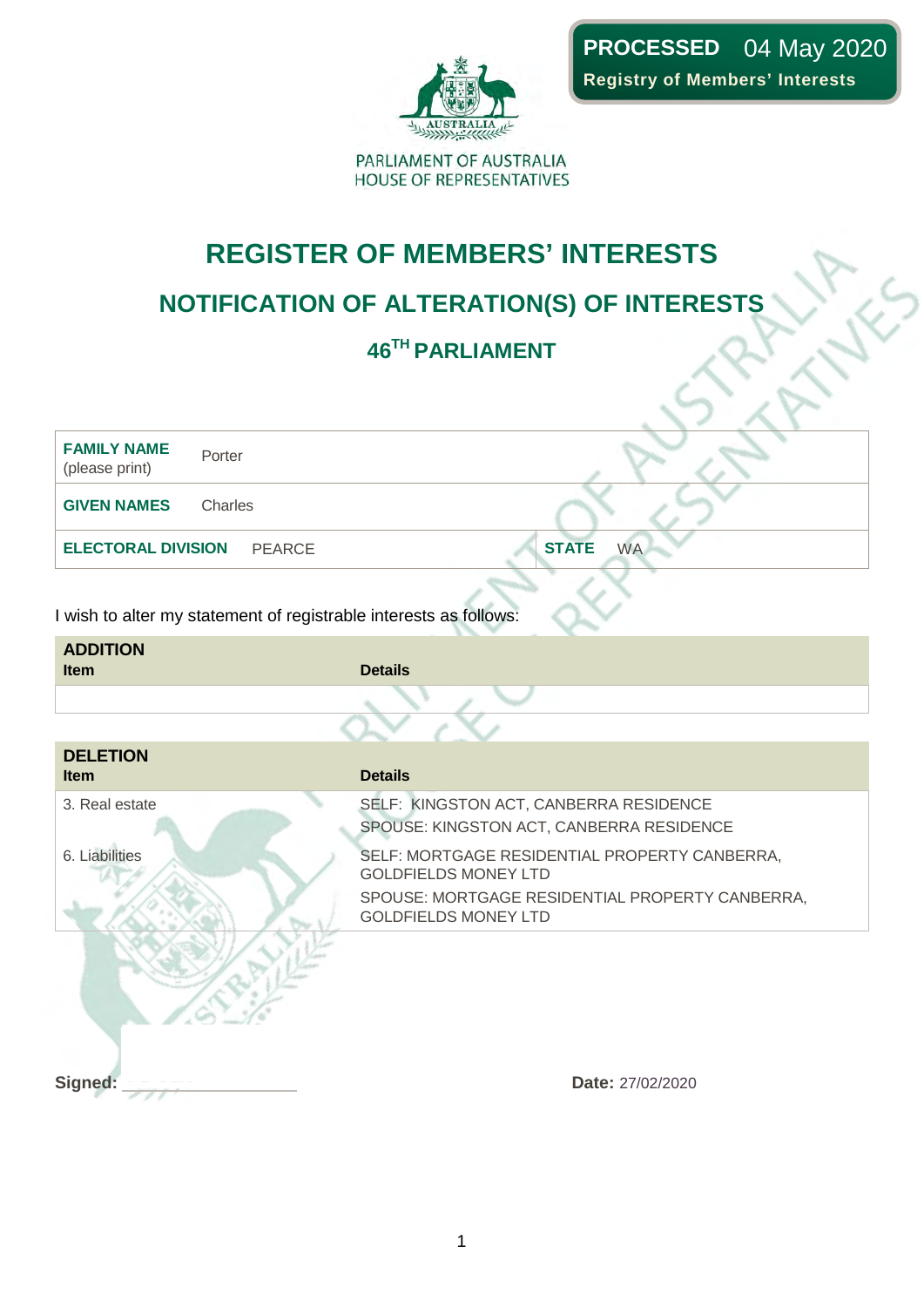

**PROCESSED**  04 May 2020**Registry of Members' Interests**

PARLIAMENT OF AUSTRALIA HOUSE OF REPRESENTATIVES

## **REGISTER OF MEMBERS' INTERESTS**

## **NOTIFICATION OF ALTERATION(S) OF INTERESTS**

## **46TH PARLIAMENT**

| <b>FAMILY NAME</b><br>Porter<br>(please print) |                           |
|------------------------------------------------|---------------------------|
| <b>GIVEN NAMES</b><br>Charles                  |                           |
| <b>ELECTORAL DIVISION PEARCE</b>               | <b>STATE</b><br><b>WA</b> |
|                                                |                           |

| <b>ADDITION</b><br><b>Item</b> | <b>Details</b>                                                                                                        |
|--------------------------------|-----------------------------------------------------------------------------------------------------------------------|
| 12. Travel or hospitality      | I travelled on a charter flight at the invitation of Mr Nev Power from<br>Canberra to Perth on Thursday, 9 April 2020 |

| <b>DELETION</b><br>Item | <b>Details</b>   |
|-------------------------|------------------|
|                         |                  |
|                         |                  |
| Signed:                 | Date: 04/05/2020 |
|                         |                  |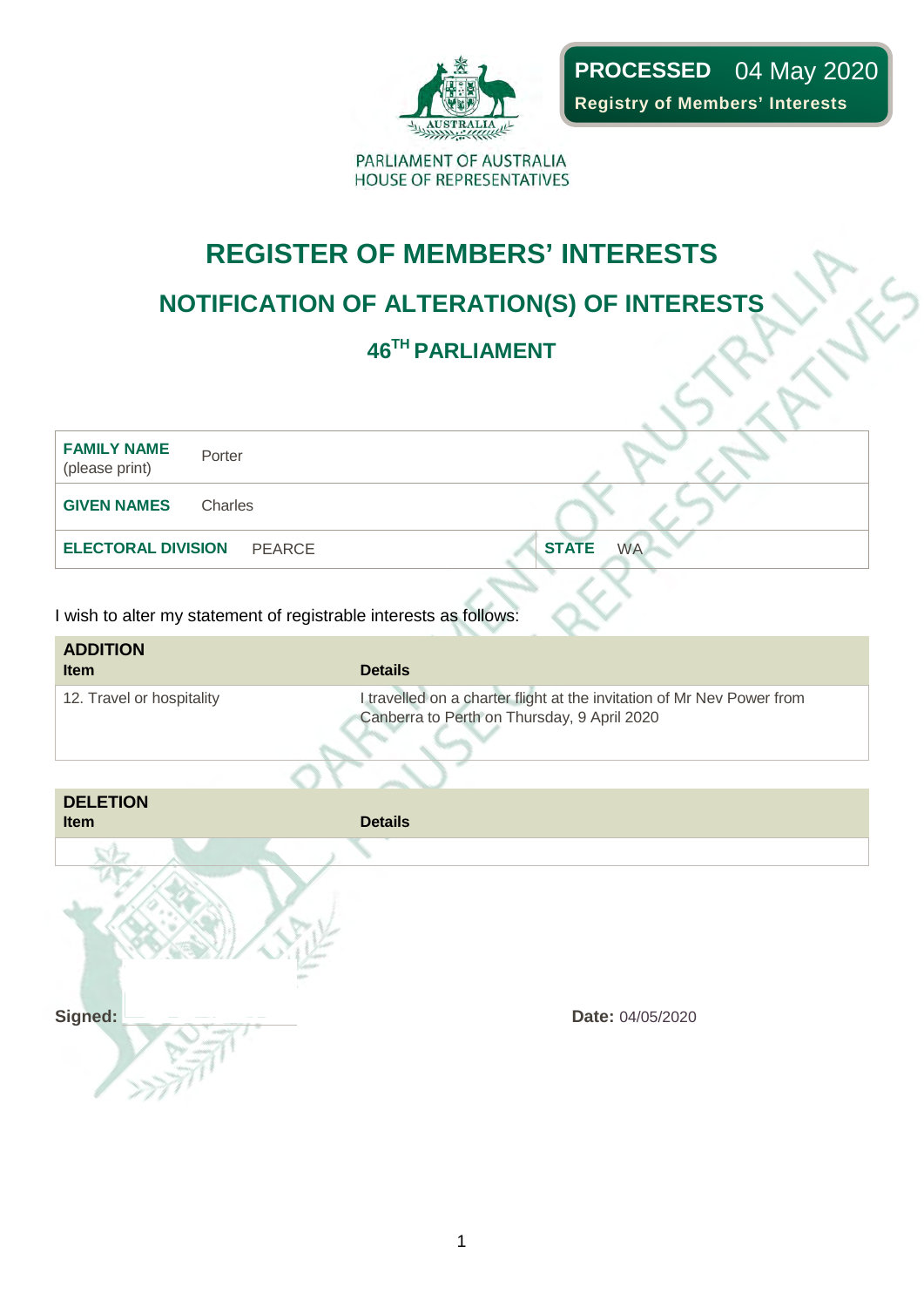

**PROCESSED**  12 May 2020**Registry of Members' Interests**

PARLIAMENT OF AUSTRALIA HOUSE OF REPRESENTATIVES

## **REGISTER OF MEMBERS' INTERESTS**

## **NOTIFICATION OF ALTERATION(S) OF INTERESTS**

### **46TH PARLIAMENT**



| <b>ADDITION</b><br><b>Item</b> | <b>Details</b>                                                                                                   |
|--------------------------------|------------------------------------------------------------------------------------------------------------------|
| 12. Travel or hospitality      | I travelled on a charter flight at the invitation of Mr Nev Power from Perth<br>to Canberra on Sunday 3 May 2020 |

| <b>DELETION</b><br>Item | <b>Details</b>   |
|-------------------------|------------------|
|                         |                  |
|                         |                  |
|                         |                  |
| Signed:                 | Date: 11/05/2020 |
|                         |                  |
|                         |                  |
|                         |                  |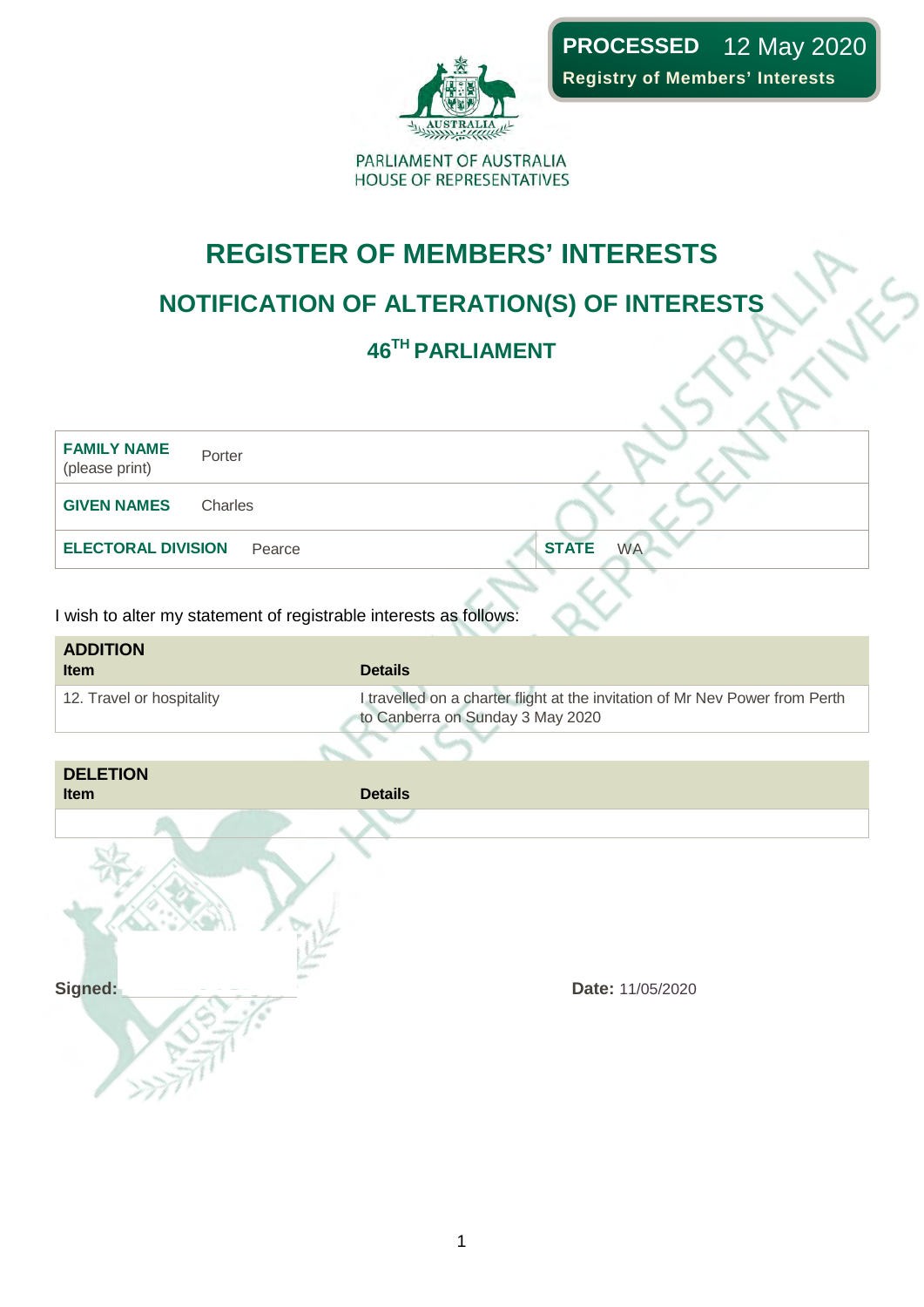

## **REGISTER OF MEMBERS' INTERESTS**

## **NOTIFICATION OF ALTERATION(S) OF INTERESTS**

## **46TH PARLIAMENT**

| <b>FAMILY NAME</b><br>(please print) | Porter  |                           |
|--------------------------------------|---------|---------------------------|
| <b>GIVEN NAMES</b>                   | Charles |                           |
| <b>ELECTORAL DIVISION</b> Pearce     |         | <b>STATE</b><br><b>WA</b> |
|                                      |         |                           |

| <b>ADDITION</b><br><b>Item</b> | <b>Details</b>                                                                                                           |
|--------------------------------|--------------------------------------------------------------------------------------------------------------------------|
| 3. Real estate                 | SELF: Residence: Swanbourne, Western Australia<br>SPOUSE: Residence: Swanbourne, Western Australia                       |
| 6. Liabilities                 | SELF: Mortgage on Swanbourne residence held with ANZ Bank<br>SPOUSE: Mortgage on Swanbourne residence held with ANZ Bank |

| <b>DELETION</b><br>Item | <b>Details</b>   |
|-------------------------|------------------|
|                         |                  |
|                         |                  |
|                         |                  |
|                         |                  |
| Signed:                 | Date: 06/10/2020 |
|                         |                  |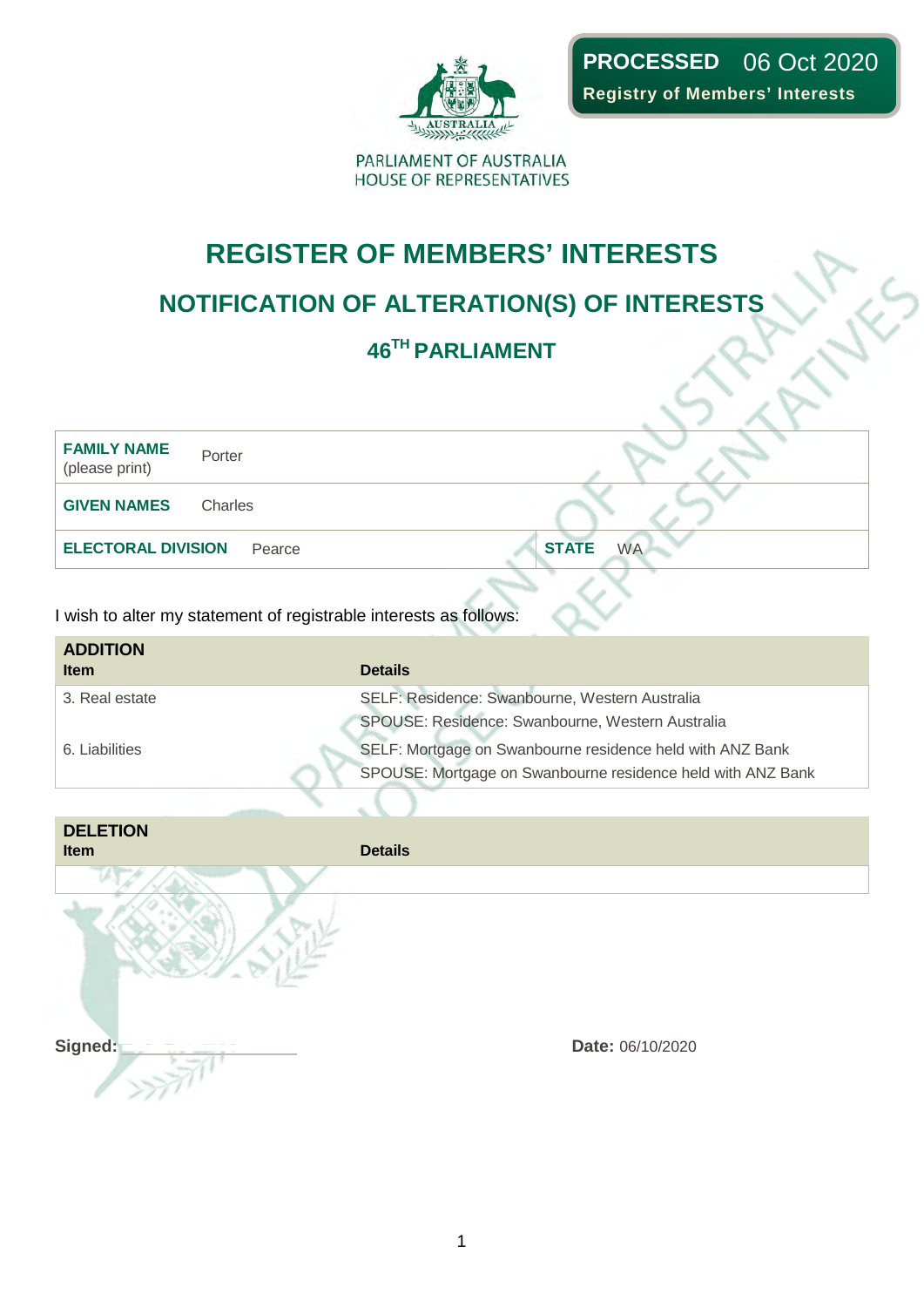

**PROCESSED 08 Dec 2020Registry of Members' Interests**

PARLIAMENT OF AUSTRALIA HOUSE OF REPRESENTATIVES

## **REGISTER OF MEMBERS' INTERESTS**

### **NOTIFICATION OF ALTERATION(S) OF INTERESTS**

### **46TH PARLIAMENT**

**FAMILY NAME** (please print) Porter **GIVEN NAMES** Charles **ELECTORAL DIVISION** PEARCE **STATE** WA

| <b>ADDITION</b><br><b>Item</b> | <b>Details</b>                                                                                                                |  |
|--------------------------------|-------------------------------------------------------------------------------------------------------------------------------|--|
| 12. Travel or hospitality      | I travelled on a charter flight at the invitation of Mr Neville Power from<br>Perth to Canberra on Sunday, 29 November 2020   |  |
| 12. Travel or hospitality      | I travelled on a charter flight at the invitation of Mr Neville Power from<br>Canberra to Brisbane on Friday, 4 December 2020 |  |
| 12. Travel or hospitality      | I travelled on a charter flight at the invitation of Mr Neville Power from<br>Brisbane to Canberra on Sunday, 6 December 2020 |  |
|                                |                                                                                                                               |  |
| <b>DELETION</b>                |                                                                                                                               |  |
| <b>Item</b>                    | <b>Details</b>                                                                                                                |  |
|                                |                                                                                                                               |  |
| <b>Signed</b>                  | <b>Date: 08/12/2020</b>                                                                                                       |  |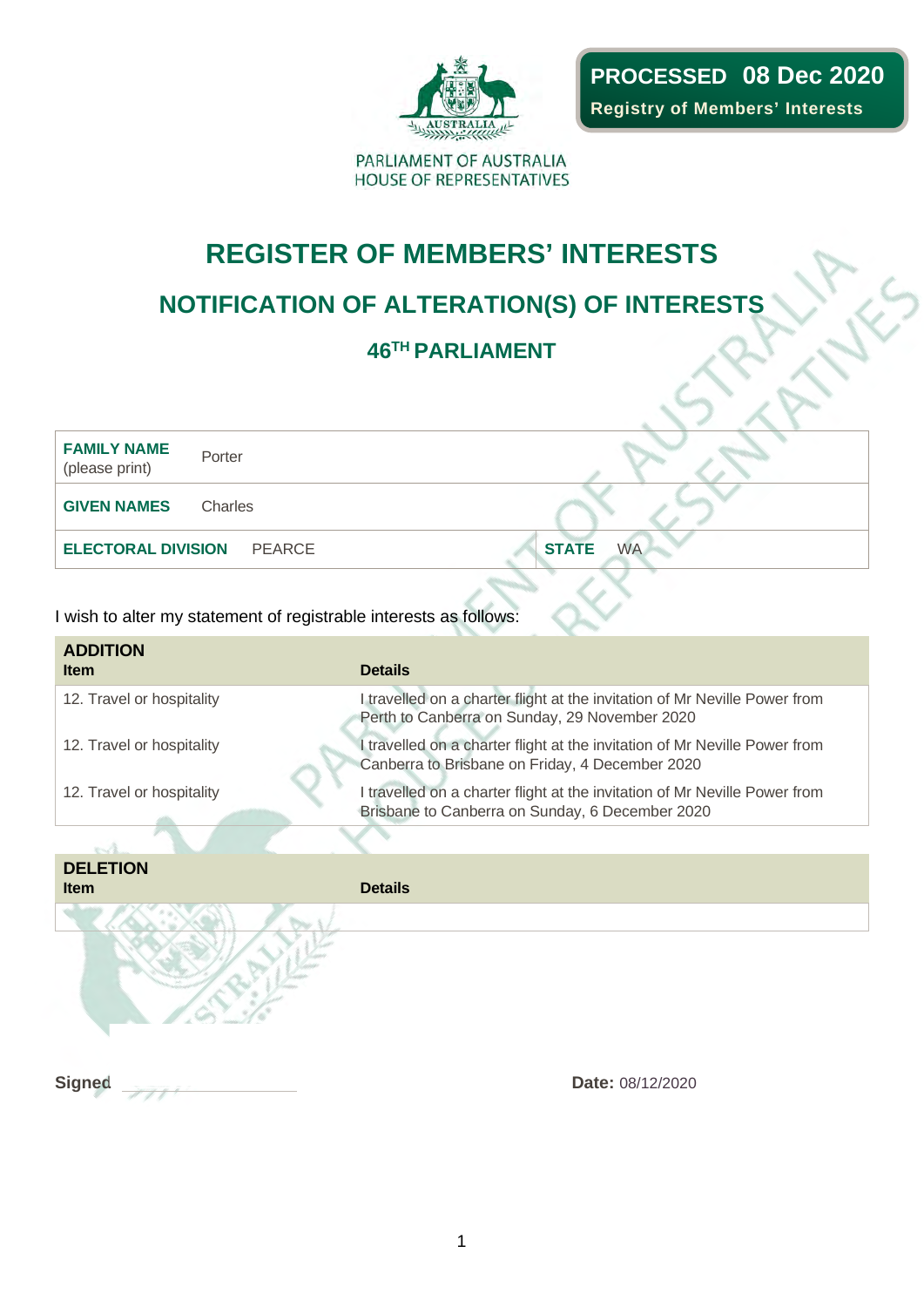

## **REGISTER OF MEMBERS' INTERESTS**

## **NOTIFICATION OF ALTERATION(S) OF INTERESTS**

### **46TH PARLIAMENT**

**FAMILY NAME** (please print) Porter **GIVEN NAMES** Charles **ELECTORAL DIVISION** PEARCE **STATE** WA

| <b>ADDITION</b><br><b>Item</b> | <b>Details</b>                                                                                                              |
|--------------------------------|-----------------------------------------------------------------------------------------------------------------------------|
| 12. Travel or hospitality      | I travelled on a charter flight at the invitation of Mr Neville Power from<br>Canberra to Perth on Friday, 11 December 2020 |

| <b>DELETION</b><br>Item | <b>Details</b>   |  |
|-------------------------|------------------|--|
|                         |                  |  |
| Signed:                 | Date: 04/01/2021 |  |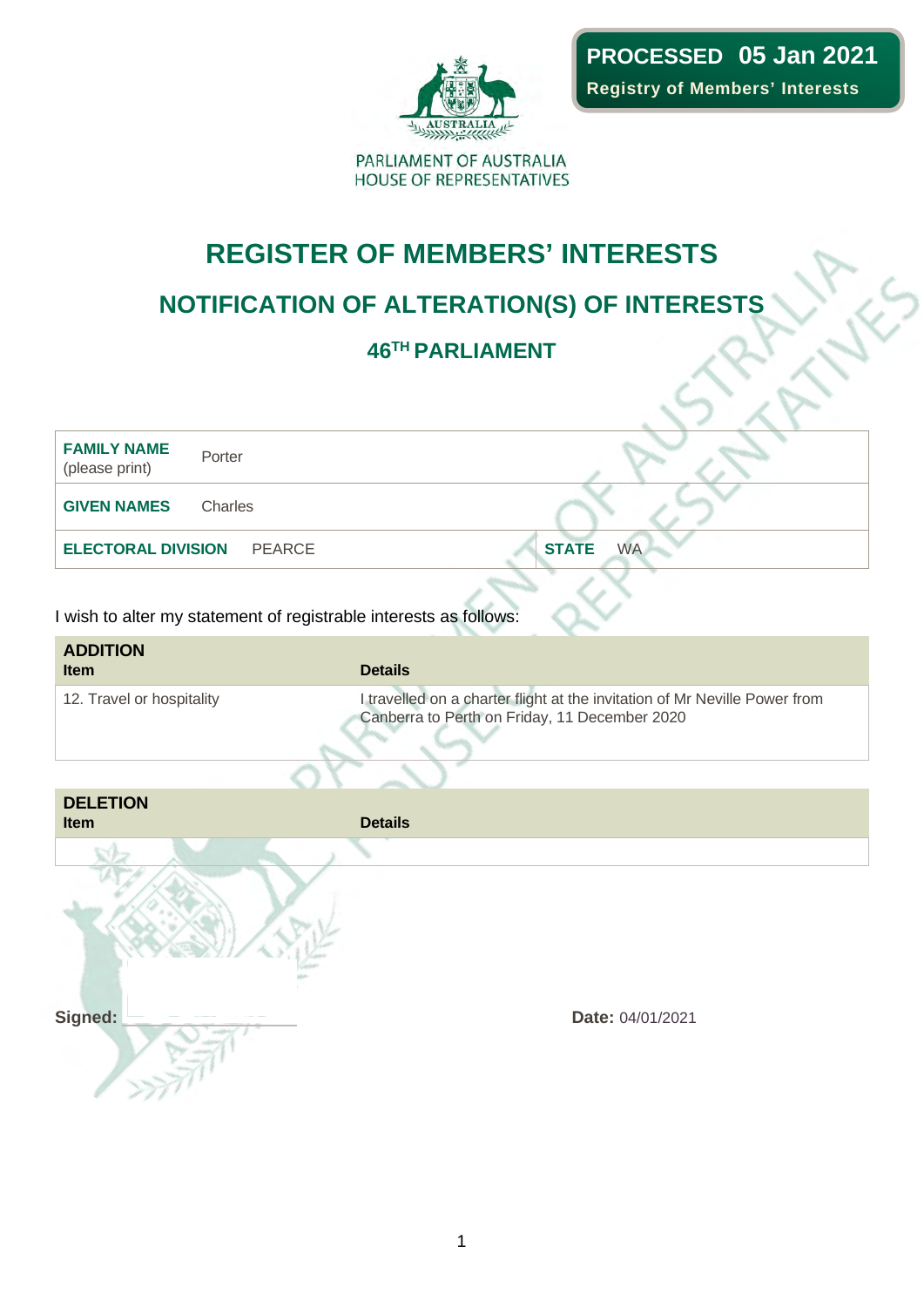

## **REGISTER OF MEMBERS' INTERESTS**

## **NOTIFICATION OF ALTERATION(S) OF INTERESTS**

### **46TH PARLIAMENT**

**FAMILY NAME** (please print) Porter **GIVEN NAMES** Charles **ELECTORAL DIVISION** Pearce **STATE** WA

| <b>ADDITION</b> |                |  |
|-----------------|----------------|--|
| <b>Item</b>     | <b>Details</b> |  |
|                 |                |  |
|                 |                |  |

| <b>DELETION</b><br>Item | <b>Details</b>                          |
|-------------------------|-----------------------------------------|
| 3. Real estate          | Self                                    |
|                         | <b>WEMBLEY WA</b>                       |
|                         | RENTAL PROPERTY (RENTED AT MARKET RATE) |
|                         | Spouse/Partner                          |
|                         | <b>WEMBLEY WA</b>                       |
|                         | RENTAL PROPERTY (RENTED AT MARKET RATE) |
| 6. Liabilities          | Self                                    |
|                         | MORTGAGE INVESTMENT PROPERTY            |
|                         | <b>BANKWEST</b>                         |
|                         | Spouse/partner                          |
|                         | MORTGAGE INVESTMENT PROPERTY            |
|                         | <b>BANKWEST</b>                         |
|                         |                                         |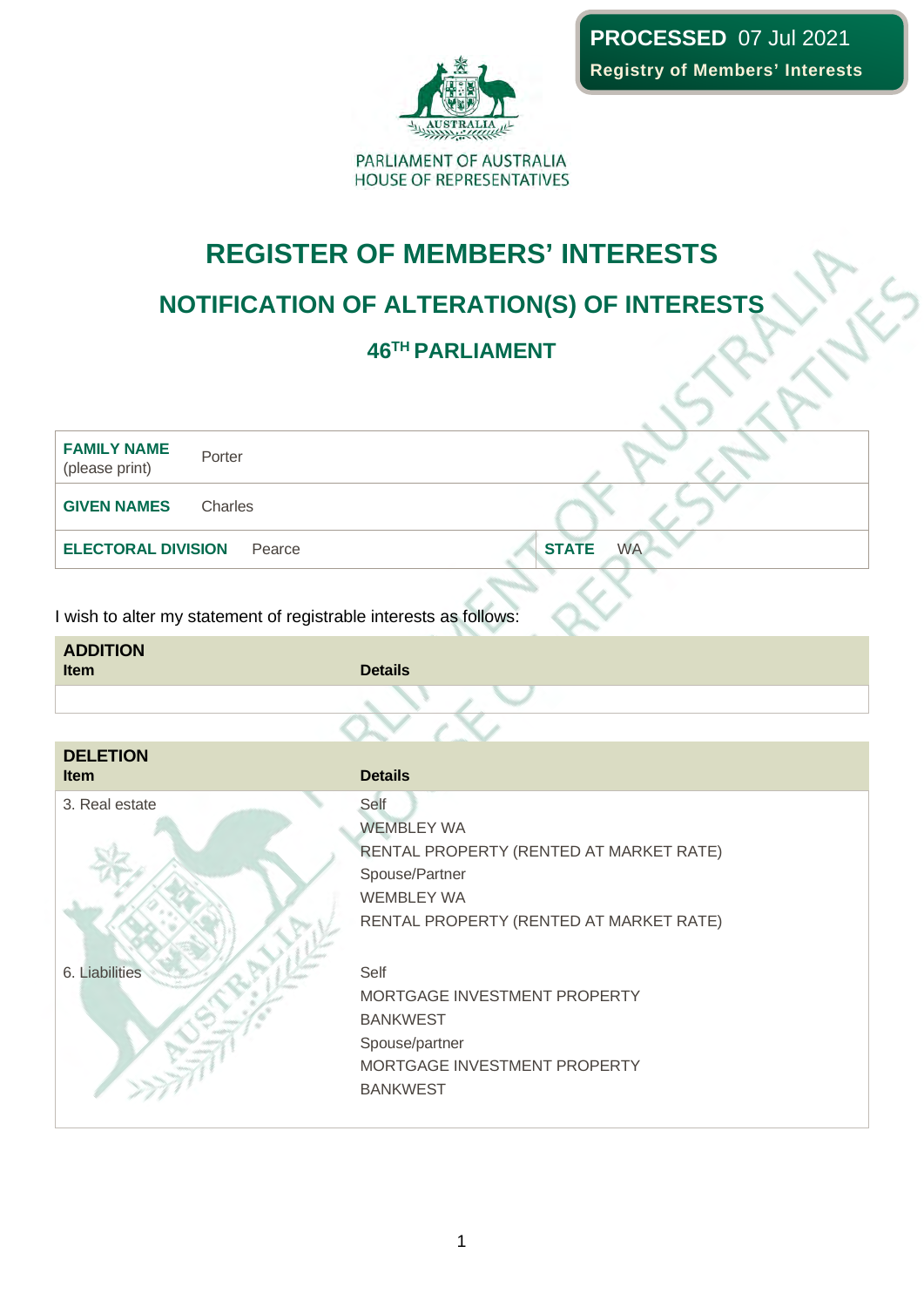

**Signed:** Date: 07/07/2021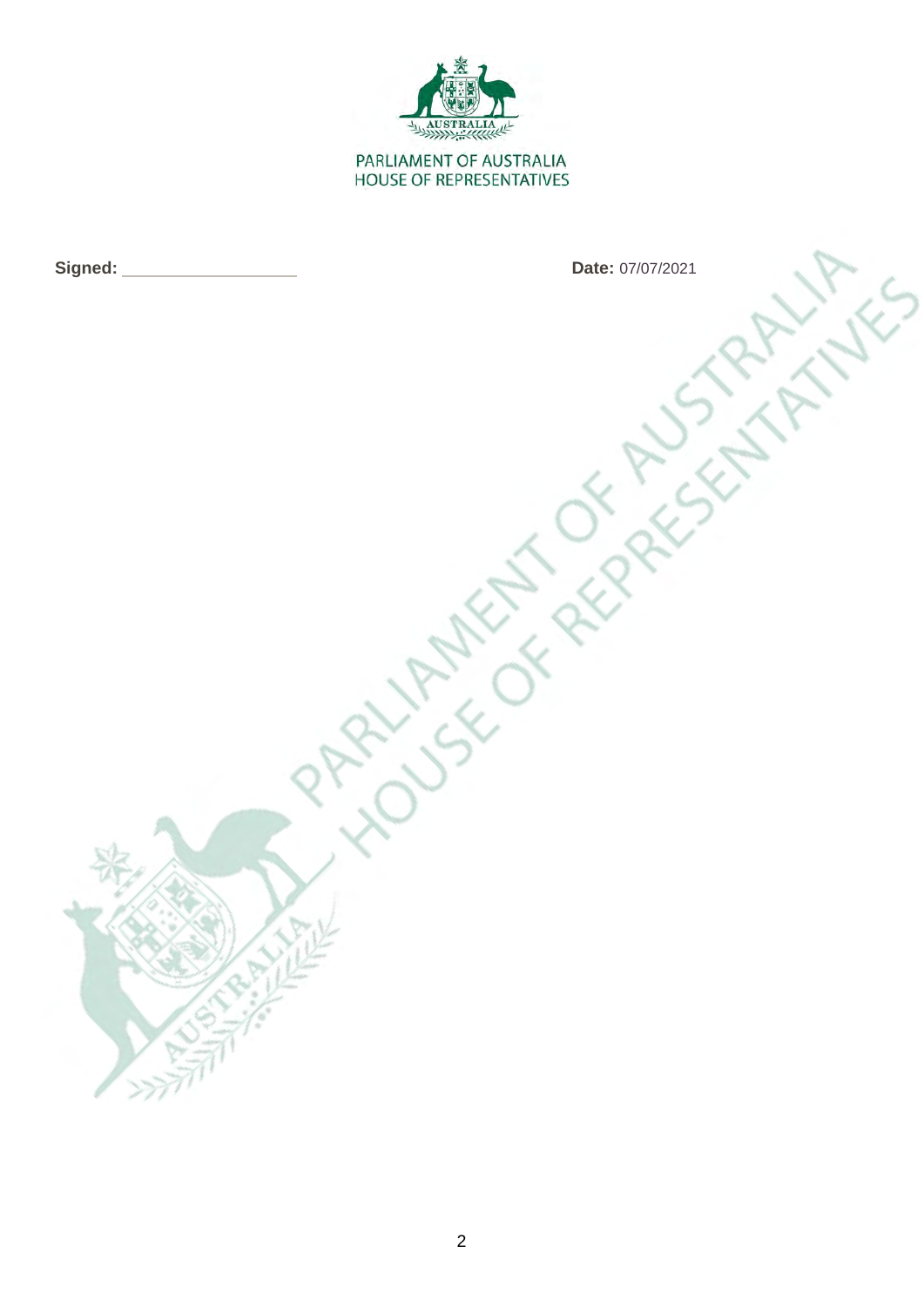

## **REGISTER OF MEMBERS' INTERESTS**

## **NOTIFICATION OF ALTERATION(S) OF INTERESTS**

### **46TH PARLIAMENT**

| <b>FAMILY NAME</b><br>Porter<br>(please print) |                           |
|------------------------------------------------|---------------------------|
| <b>GIVEN NAMES</b><br>Charles                  |                           |
| <b>ELECTORAL DIVISION PEARCE</b>               | <b>WA</b><br><b>STATE</b> |
|                                                |                           |

**LITH**